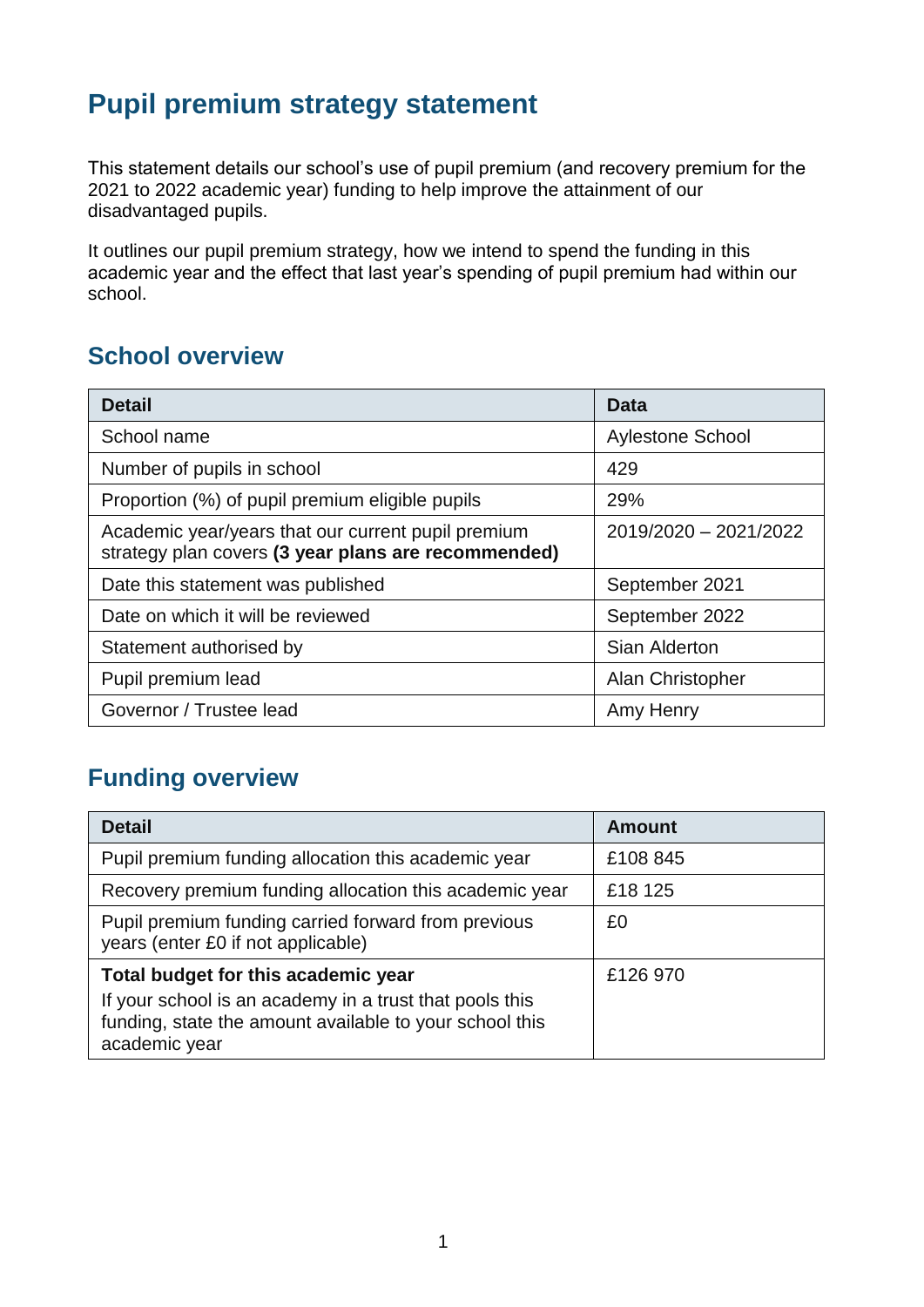# **Part A: Pupil premium strategy plan**

## **Statement of intent**

## **Challenges**

This details the key challenges to achievement that we have identified among our disadvantaged pupils.

| <b>Challenge</b><br>number | <b>Detail of challenge</b>                                          |
|----------------------------|---------------------------------------------------------------------|
|                            | Attainment and progress gap compared to non-disadvantaged students  |
|                            | Independent learning in the face of variable support outside school |
| 3                          | Lower aspirations and recognising their own possibilities           |
|                            | Attendance for disadvantaged students lower than others             |

#### **Intended outcomes**

This explains the outcomes we are aiming for **by the end of our current strategy plan**, and how we will measure whether they have been achieved.

| <b>Intended outcome</b>                                                 | <b>Success criteria</b>                                                                                                                                                                                                             |
|-------------------------------------------------------------------------|-------------------------------------------------------------------------------------------------------------------------------------------------------------------------------------------------------------------------------------|
| Attainment 8 gap between disadvantaged and<br>others                    | A8 gap reduced to -0.5 in 2022                                                                                                                                                                                                      |
| Students become better learners and make<br>expected or better progress | P8 to be zero or positive; Pupil work in books<br>at school and home show that their work is<br>planned appropriately, recorded clearly,<br>implemented and evaluated effectively                                                   |
| Widening the outlook and aspirations of<br>students                     | NEET figures are better than National; 95%<br>of Year 11 in 2022 know the career paths<br>they wish to follow, and the next steps; In<br>surveys, 90% indicate that they enjoy school<br>and have a positive sense of their future. |
| Disadvantaged students attend school more<br>regularly                  | Continue upward trend in attendance for PP<br>students (2020/21 Sep-Dec 93.35%, Mar-<br>Jul 89.7%; 2019/20 91.64%, 2018/19<br>88.84%)                                                                                               |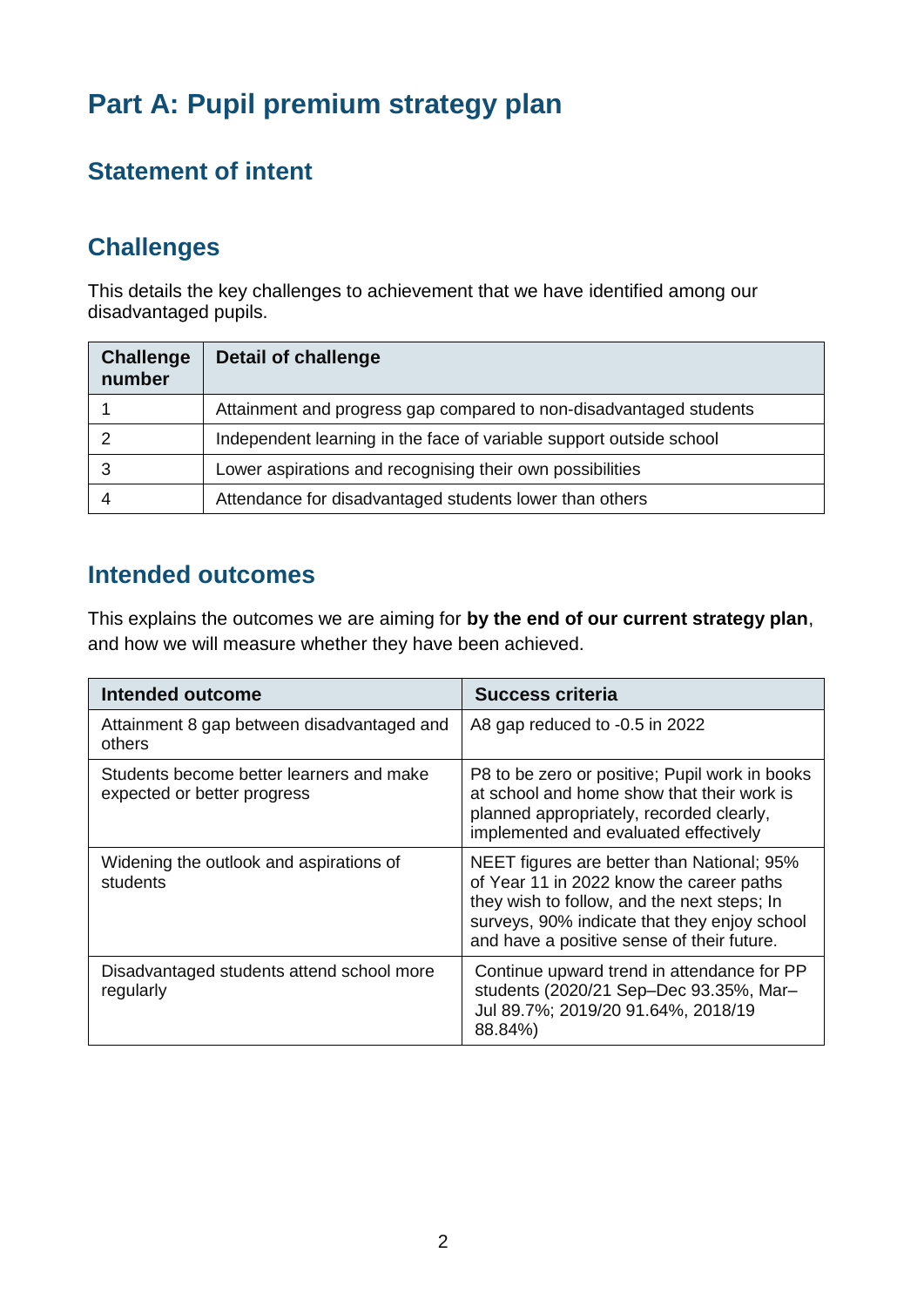## **Activity in this academic year**

This details how we intend to spend our pupil premium (and recovery premium funding) **this academic year** to address the challenges listed above.

#### **Teaching (for example, CPD, recruitment and retention)**

Budgeted cost: £ *39 750*

| <b>Activity</b>                                                                                                                       | <b>Evidence that supports this</b><br>approach | <b>Challenge</b><br>number(s)<br>addressed |
|---------------------------------------------------------------------------------------------------------------------------------------|------------------------------------------------|--------------------------------------------|
| Further develop and integrate<br>agreed teacher and student<br>questioning with learning<br>habits consistently across the<br>school. | EEF – metacognition and self-<br>regulation    | 1 and $2$                                  |
| Further develop effective<br>assessment, marking and<br>feedback                                                                      | EEF - feedback                                 | 1 and $2$                                  |

#### **Targeted academic support (for example, tutoring, one-to-one support structured interventions)**

Budgeted cost: £*47 000*

| <b>Activity</b>                                                                                                                                                                                                    | <b>Evidence that supports this</b><br>approach                 | <b>Challenge</b><br>number(s)<br>addressed |
|--------------------------------------------------------------------------------------------------------------------------------------------------------------------------------------------------------------------|----------------------------------------------------------------|--------------------------------------------|
| Continuation of pupil profiles,<br>in conjunction with pupil<br>progress meetings, to identify<br>pupils who may underachieve<br>and act on this with mentoring<br>to promote self-regulation in<br>their learning | EEF – metacognition and self-<br>regulation<br>EEF - mentoring | 1 and $2$                                  |
| Targeted academic support in<br>Maths and English                                                                                                                                                                  | $EEF - small$ group tuition                                    |                                            |

#### **Wider strategies (for example, related to attendance, behaviour, wellbeing)**

Budgeted cost: £ *41 000*

| <b>Activity</b> | <b>Evidence that supports this</b><br>approach | <b>Challenge</b><br>number(s)<br>addressed |
|-----------------|------------------------------------------------|--------------------------------------------|
|-----------------|------------------------------------------------|--------------------------------------------|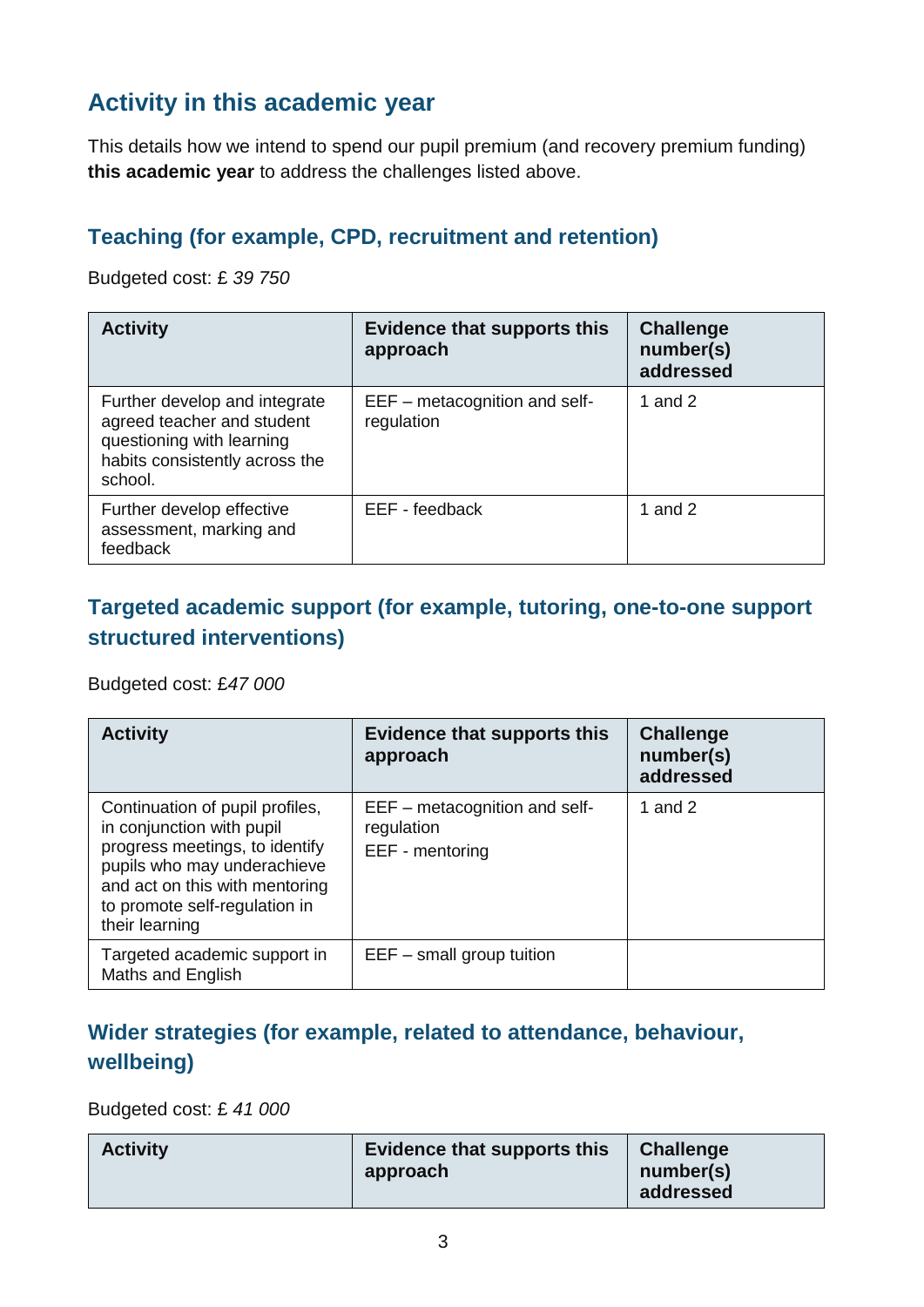| Using the regular assemblies<br>to deliver key messages from<br>visiting speakers from a range<br>of educational, social and<br>cultural backgrounds<br>Inviting speakers to deliver<br>workshops in faculties | $EEF -$ aspirations<br>EEF - careers education                                                                                          | 3 |
|----------------------------------------------------------------------------------------------------------------------------------------------------------------------------------------------------------------|-----------------------------------------------------------------------------------------------------------------------------------------|---|
| Attendance panels meetings,<br>attendance officer within<br>school contacting home and<br>offering support, home visits to<br>persistent absentees with<br>support from local school<br>attendance advisor     | Continue upward trend in<br>attendance for PP students<br>(2020/21 Sep-Dec 93.35%,<br>Mar-Jul 89.7%; 2019/20<br>91.64%, 2018/19 88.84%) | 4 |

## **Total budgeted cost: £** *127 750*